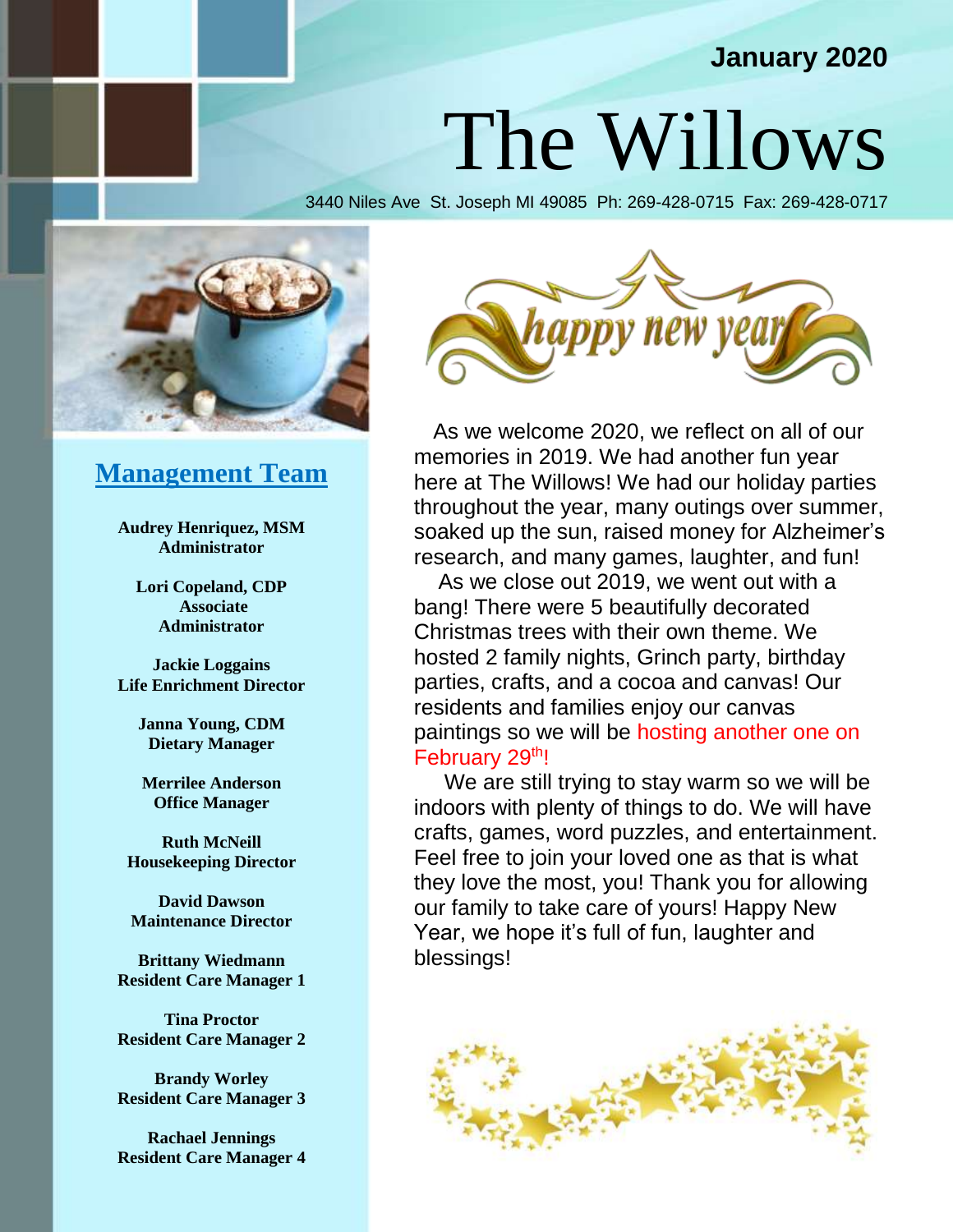

**In 2019, we had some mothers and grandmothers welcome their new bundles of joy! We would like to congratulate you all and wish you all the best!**

#### **Mothers:**

*Alexa Davis* 

*Brittany Varrie* 

*Brittany Wiedmann* 

*Kynnedi Anderson* 

#### **Grandmothers:**

*Brandy Worley* 

*Latesa Townsend* 

*Jackie Loggains* 





To the Willows Residents, Staff, families, and Administrators,

 I am writing this letter to confirm my retirement from MHC and consequently the Willows on 1/04/2020. Though I have looked forward to my retirement, it saddens me to leave such wonderful people. The last 12+ years I have worked at The Willows have been the best and most fruitful of my life. However, after 46 years as a registered nurse, it is time for me to retire. I am looking forward to turning off my phone, hanging up my stethoscope, traveling with my husband, spending time with my family, including my grandson (and soon to be granddaughter).

 I will be enjoying my retirement I am sure, but you will always be in my heart wherever I may go. Let me take this opportunity to thank you, the residents, the staff, and The Willows for all the love and support that has been given to me over the years.

 It has been an honor and a privilege to have known you all and hopefully helped you along the way.

Sincerely, Nurse Judy

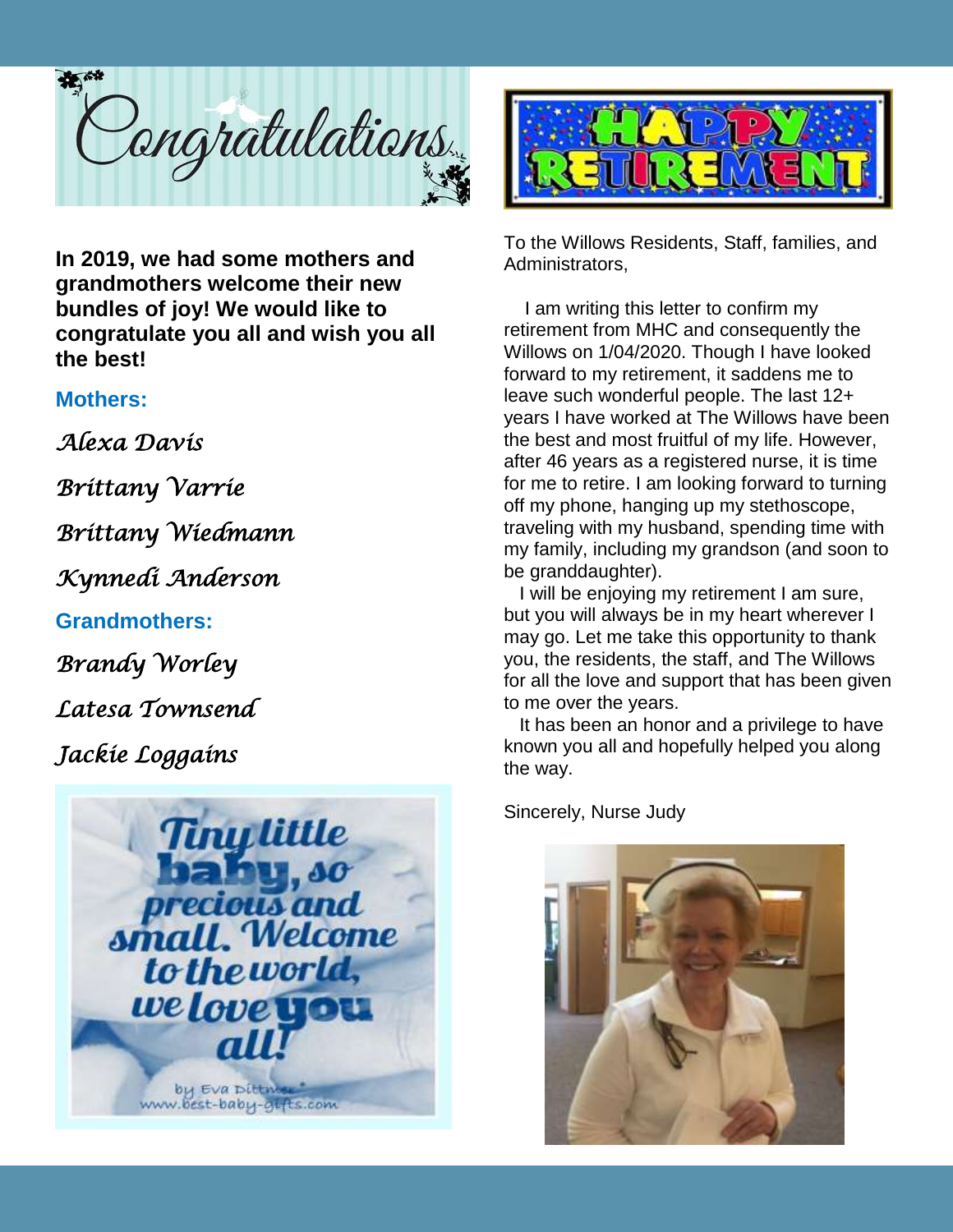### Happy New Year!

As I write this, I am still deeply in Christmas mode. Yesterday, the children at our church performed their annual Christmas program reading through the entire Christmas narrative. The words of the angels declaring the birth of Jesus caught my imagination, "Do not be afraid. I bring you good news that will cause great joy for all the people." The news will cause great joy for all the people.

Despite the joy of Christmas and all of the beauty throughout the world, too often, myself included, I find people focusing on the bad or negatives in life. In fact, when I mention to people I am a chaplain in assisted living homes, I inevitably hear something like, "I could never do that," or "how do you deal with all the death?" While the death of a resident can be sad and painful, I experience such joy in talking and being with our residents. I know so many of you experience that same joy as well. So, as we enter another year of serving people as they age, we want to celebrate with joy and gladness with our 2020 theme of "Living Joyfully."

Throughout the year, we will be incorporating our theme throughout all of the Baruch facilities in various ways. However, we welcome and encourage your creativity and ideas!

May the joy of the Lord be with you always!

Chaplain Ryan



## **Craft Corner**

Here at The Willows we would like to thank those who have donated craft supplies and Holiday décor! Our residents have enjoyed creating art and doing fun crafts with the life enrichment group and volunteers. We had our Associate Administrator and Building three manager come in and show us how to make a snowman painting! At The Willows we always welcome more donations; supplies we are always looking for are yarn, scissors, pipe cleaners, glue, markers, colored pencils and even sewing items. So to everyone that has and will donate, Thank you!!



We asked our residents, what is your new year resolution?

Carolyn I: "Work hard to get more independent"

Janet S: "Live my best life"

**Phyllis:** "Improve family relationships"

Bonnie: "To find a boyfriend"

Eula: "To see my family more"

Ardis: "Get closer with the Lord"

**Bill D**: "To be better to my family, friends, and care folks"